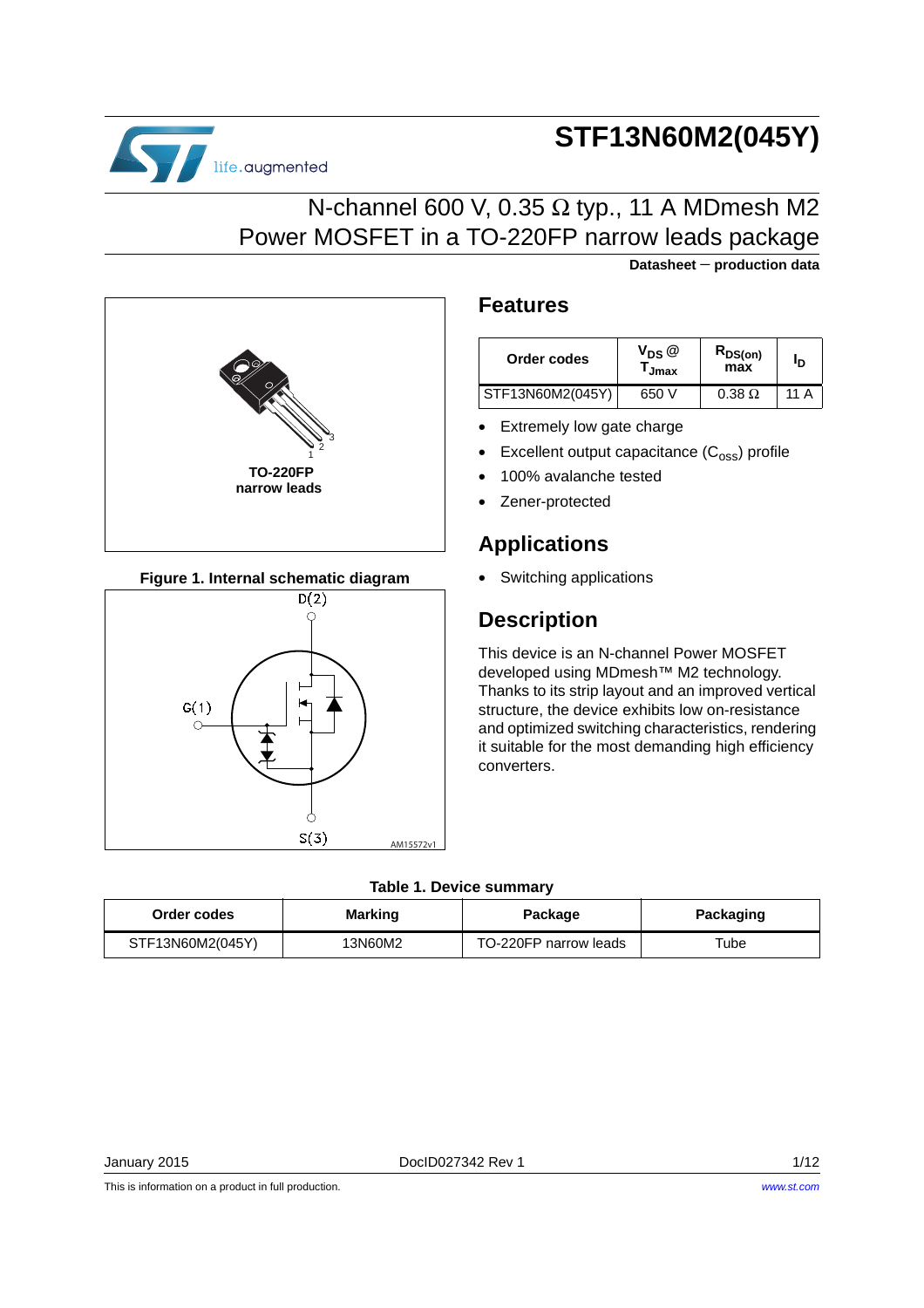# **Contents**

| $1 \quad \blacksquare$  |  |
|-------------------------|--|
| $\overline{2}$          |  |
|                         |  |
| $\overline{3}$          |  |
| $\overline{\mathbf{4}}$ |  |
| 5                       |  |

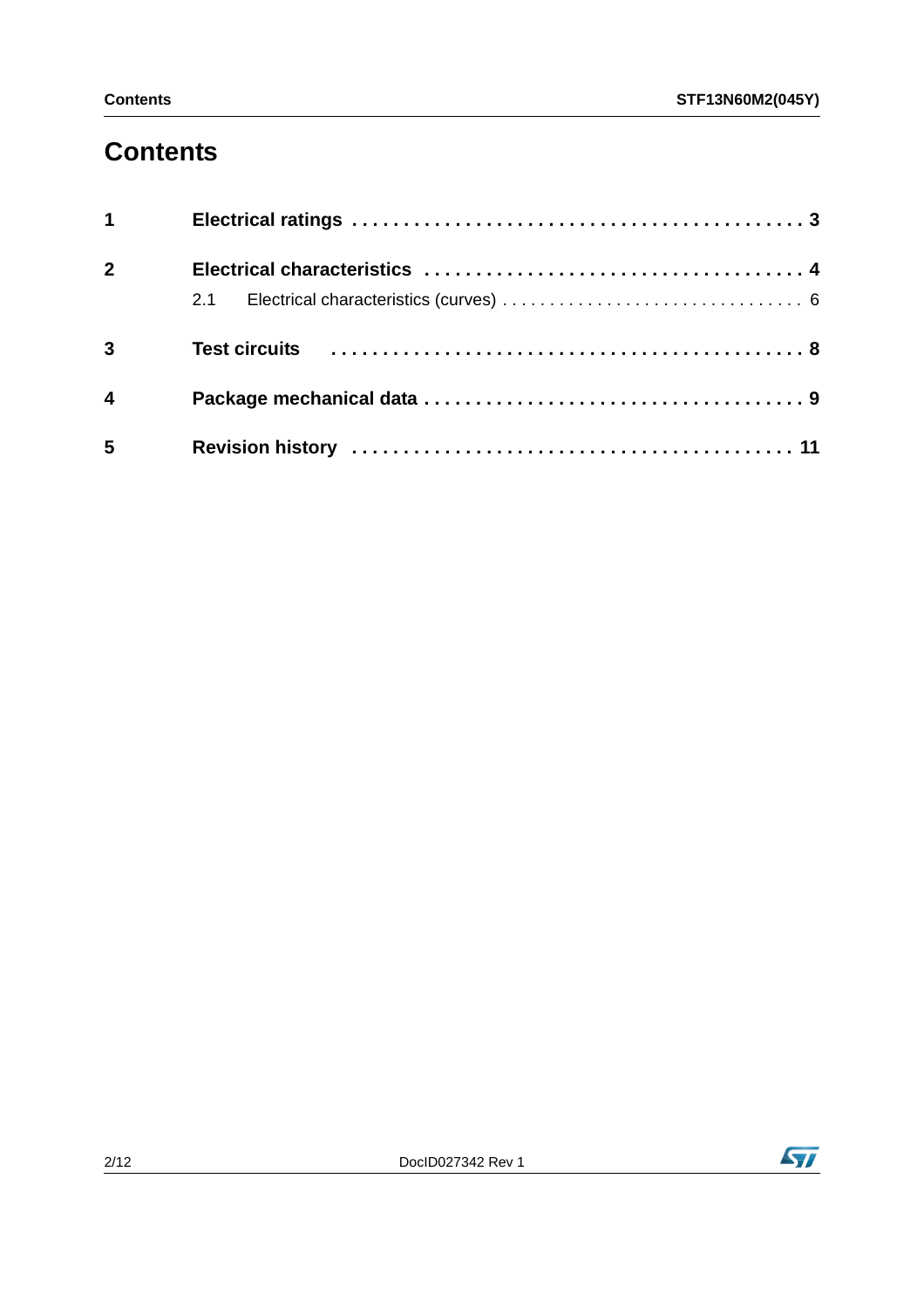# <span id="page-2-0"></span>**1 Electrical ratings**

| Symbol                  | <b>Parameter</b>                                                                                            | Value        | Unit    |
|-------------------------|-------------------------------------------------------------------------------------------------------------|--------------|---------|
| $V_{GS}$                | Gate-source voltage                                                                                         | ± 25         | V       |
| $I_D$                   | Drain current (continuous) at $T_c = 25 °C$                                                                 | $11^{(1)}$   | A       |
| l <sub>D</sub>          | Drain current (continuous) at $T_c = 100 °C$                                                                | 7(1)         | A       |
| $I_{DM}$ <sup>(2)</sup> | Drain current (pulsed)                                                                                      | $44^{(1)}$   | A       |
| $P_{TOT}$               | Total dissipation at $T_C = 25 °C$                                                                          | 25           | W       |
| $dv/dt$ <sup>(3)</sup>  | Peak diode recovery voltage slope                                                                           | 15           | $V$ /ns |
| $dv/dt^{(4)}$           | MOSFET dv/dt ruggedness                                                                                     | 50           | $V$ /ns |
| V <sub>ISO</sub>        | Insulation withstand voltage (RMS) from<br>all three leads to external heat sink<br>$(t = 1 s; TC = 25 °C)$ | 2500         | $\vee$  |
| $T_{\text{stg}}$        | Storage temperature                                                                                         | $-55$ to 150 | ∘∩      |
| $T_i$                   | Max. operating junction temperature                                                                         |              |         |

### **Table 2. Absolute maximum ratings**

1. Limited by maximum junction temperature.

2. Pulse width limited by safe operating area.

3.  $I_{SD}$  ≤ 11 A, di/dt ≤ 400 A/µs; V<sub>DS peak</sub> < V<sub>(BR)DSS</sub>, V<sub>DD</sub>=400 V.

4.  $V_{DS} \leq 480 V$ 

#### **Table 3. Thermal data**

| Svmbol                | <b>Parameter</b>                        | Value | Unit |
|-----------------------|-----------------------------------------|-------|------|
| $R_{\text{thi-case}}$ | Thermal resistance junction-case max    |       | °C/W |
| $R_{\text{thi-amb}}$  | Thermal resistance junction-ambient max | 62.5  | °C/W |

## **Table 4. Avalanche characteristics**

| Symbol          | <b>Parameter</b>                                                                                | Value | Unit |
|-----------------|-------------------------------------------------------------------------------------------------|-------|------|
| <sup>I</sup> AR | Avalanche current, repetetive or not<br>repetetive (pulse width limited by T <sub>imax</sub> )  | 2.8   |      |
| $E_{AS}$        | Single pulse avalanche energy (starting<br>$T_i=25^{\circ}C$ , $I_{D} = I_{AR}$ ; $V_{DD}=50$ ) | 125   | mJ   |

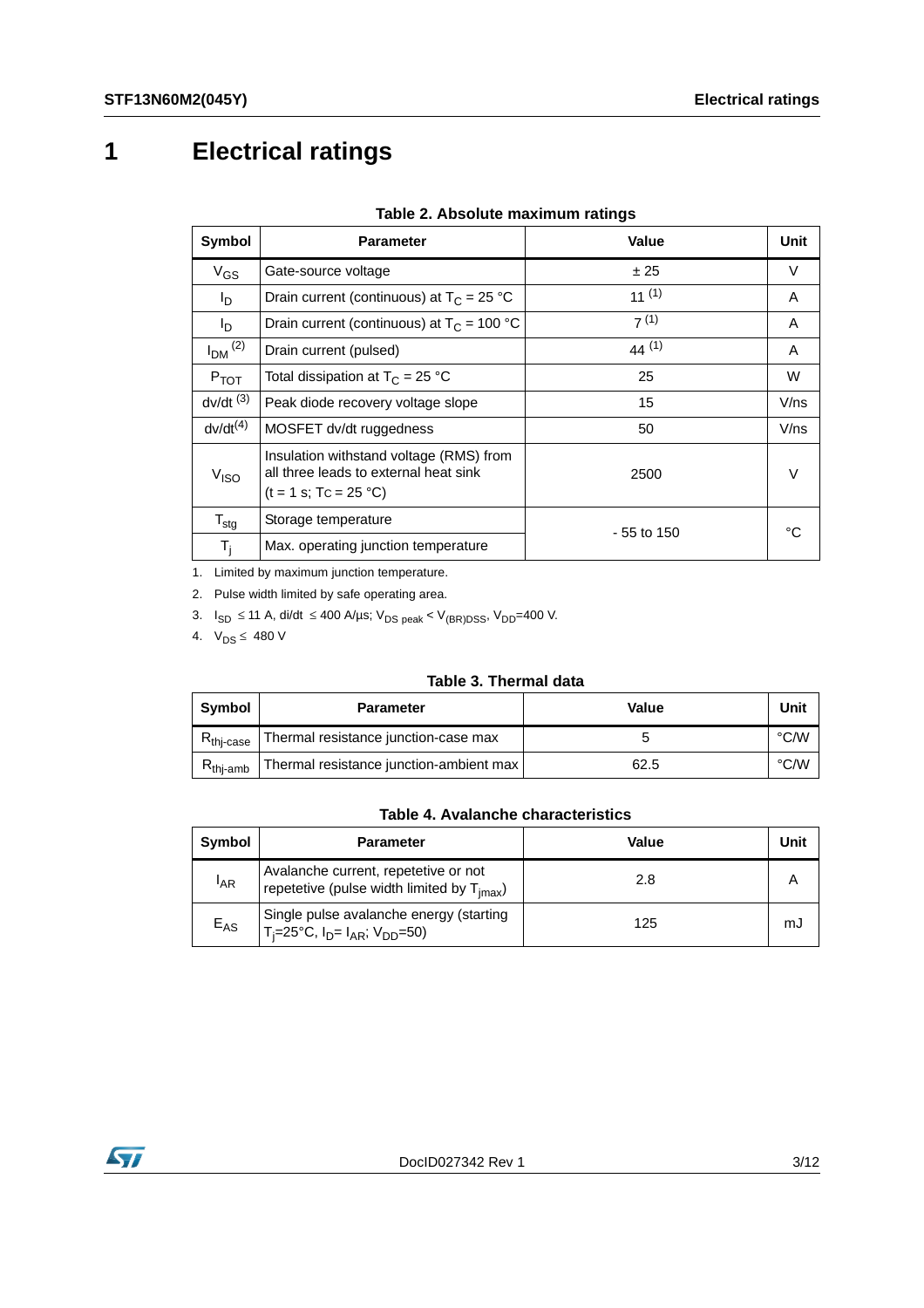# <span id="page-3-0"></span>**2 Electrical characteristics**

 $(T_C = 25 °C$  unless otherwise specified)

| Symbol                          | <b>Parameter</b>                              | <b>Test conditions</b>                                                                      | Min.           | Typ. | Max. | <b>Unit</b> |
|---------------------------------|-----------------------------------------------|---------------------------------------------------------------------------------------------|----------------|------|------|-------------|
| $V_{(\mathsf{BR})\mathsf{DSS}}$ | Drain-source<br>breakdown voltage             | $I_D = 1$ mA, $V_{GS} = 0$                                                                  | 600            |      |      | V           |
| $I_{DSS}$                       | Zero gate voltage                             | $V_{DS}$ = 600 V<br>drain current ( $V_{GS} = 0$ ) $V_{DS} = 600$ V, T <sub>C</sub> =125 °C |                |      | 100  | μA<br>μA    |
| l <sub>GSS</sub>                | Gate-body leakage<br>current ( $V_{DS} = 0$ ) | $V_{GS} = \pm 25$ V                                                                         |                |      | ±10  | μA          |
| $V_{GS(th)}$                    | Gate threshold voltage                        | $V_{DS} = V_{GS}$ , $I_D = 250 \mu A$                                                       | $\mathfrak{p}$ | 3    | 4    | V           |
| $R_{DS(on)}$                    | Static drain-source<br>on-resistance          | $V_{GS}$ = 10 V, $I_D$ = 5.5 A                                                              |                | 0.35 | 0.38 | Ω           |

|  | Table 5. On /off states |  |
|--|-------------------------|--|
|--|-------------------------|--|

### **Table 6. Dynamic**

| Symbol                       | <b>Parameter</b>                 | <b>Test conditions</b>                                             | Min. | Typ. | Max. | <b>Unit</b> |
|------------------------------|----------------------------------|--------------------------------------------------------------------|------|------|------|-------------|
| $C_{\text{iss}}$             | Input capacitance                |                                                                    |      | 580  |      | pF          |
| $C_{\text{oss}}$             | Output capacitance               | $V_{DS}$ = 100 V, f = 1 MHz,                                       |      | 32   |      | рF          |
| C <sub>rss</sub>             | Reverse transfer<br>capacitance  | $V_{GS} = 0$                                                       |      | 1.1  |      | pF          |
| $C_{\rm oss\ eq.}^{\rm (1)}$ | Equivalent output<br>capacitance | $V_{DS} = 0$ to 480 V, $V_{GS} = 0$                                |      | 120  |      | pF          |
| $R_G$                        | Intrinsic gate<br>resistance     | $f = 1$ MHz open drain                                             |      | 6.6  |      | Ω           |
| $Q_{q}$                      | Total gate charge                |                                                                    |      | 17   |      | nC          |
| $Q_{gs}$                     | Gate-source charge               | $V_{DD}$ = 480 V, $I_D$ = 11 A,<br>$V_{GS}$ = 10 V (see Figure 15) |      | 2.5  |      | nC          |
| $Q_{gd}$                     | Gate-drain charge                |                                                                    |      | 9    |      | nС          |

1.  $\rm{C_{oss}}$  eq. is defined as a constant equivalent capacitance giving the same charging time as  $\rm{C_{oss}}$  when V<sub>DS</sub> increases from 0 to 80% V<sub>DSS</sub>

**Table 7. Switching times**

| Symbol       | <b>Parameter</b>    | <b>Test conditions</b>                                         | Min. | Typ. | Max. | Unit |
|--------------|---------------------|----------------------------------------------------------------|------|------|------|------|
| $t_{d(on)}$  | Turn-on delay time  |                                                                |      | 11   |      | ns   |
| t,           | Rise time           | $V_{DD}$ = 300 V, $I_D$ = 5.5 A,                               |      | 10   | -    | ns   |
| $I_{d(off)}$ | Turn-off delay time | $R_G = 4.7 \Omega$ , $V_{GS} = 10 V$<br>(see Figure 14 and 19) |      | 41   | -    | ns   |
| tr           | Fall time           |                                                                |      | 9.5  | -    | ns   |

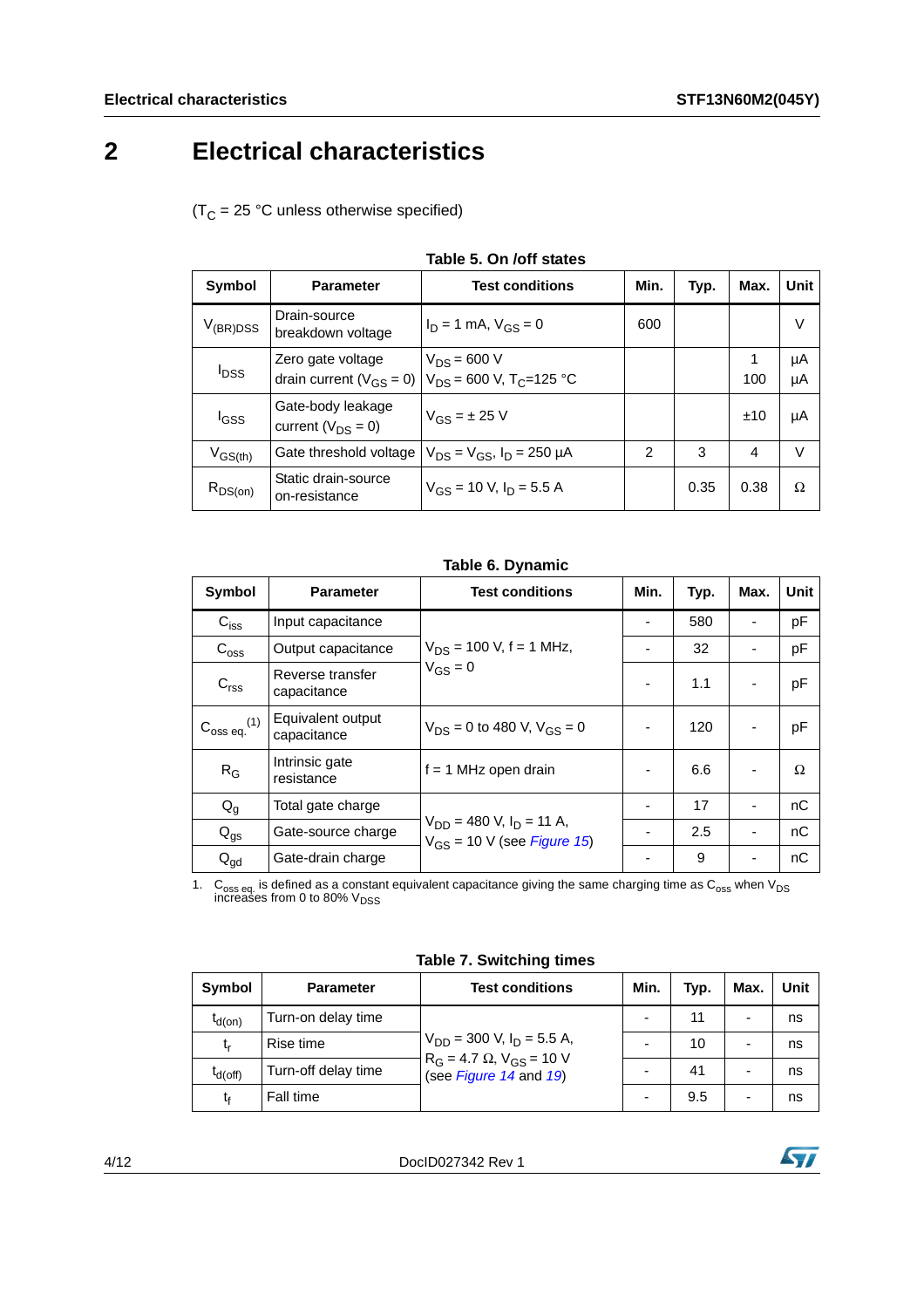| Symbol                   | <b>Parameter</b>              | <b>Test conditions</b>                                                       | Min. | Typ. | Max. | Unit |
|--------------------------|-------------------------------|------------------------------------------------------------------------------|------|------|------|------|
| <sub>sD</sub>            | Source-drain current          |                                                                              |      |      | 11   | A    |
| $I_{SDM}$ <sup>(1)</sup> | Source-drain current (pulsed) |                                                                              |      |      | 44   | A    |
| $V_{SD}$ <sup>(2)</sup>  | Forward on voltage            | $I_{SD}$ = 11 A, $V_{GS}$ = 0                                                |      |      | 1.6  | V    |
| $t_{rr}$                 | Reverse recovery time         |                                                                              |      | 297  |      | ns   |
| $Q_{rr}$                 | Reverse recovery charge       | $I_{SD}$ = 11 A, di/dt = 100 A/µs<br>$V_{DD}$ = 60 V (see <i>Figure 16</i> ) |      | 2.8  |      | μC   |
| <b>IRRM</b>              | Reverse recovery current      |                                                                              |      | 18.5 |      | A    |
| $t_{rr}$                 | Reverse recovery time         | $I_{SD}$ = 11 A, di/dt = 100 A/µs                                            |      | 394  |      | ns   |
| $Q_{rr}$                 | Reverse recovery charge       | $V_{DD}$ = 60 V, T <sub>i</sub> =150 °C                                      |      | 3.8  |      | μC   |
| <b>IRRM</b>              | Reverse recovery current      | (see Figure 16)                                                              |      | 19   |      | A    |

**Table 8. Source drain diode**

1. Pulse width limited by safe operating area

2. Pulsed: pulse duration =  $300 \,\mu s$ , duty cycle  $1.5\%$ 

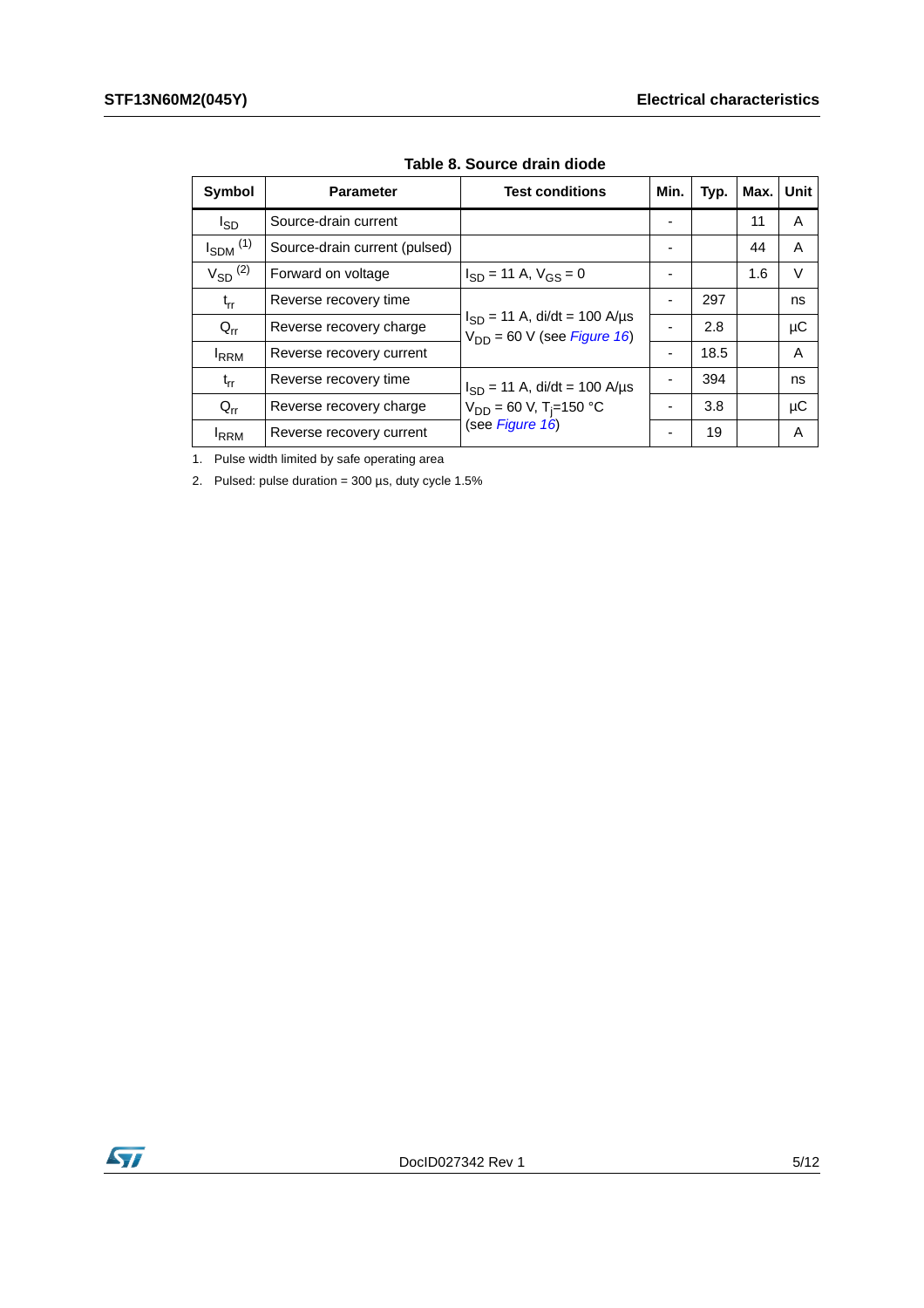## <span id="page-5-0"></span>**2.1 Electrical characteristics (curves)**



**Figure 4. Output characteristics** 





**Figure 5. Transfer characteristics** 







6/12 DocID027342 Rev 1

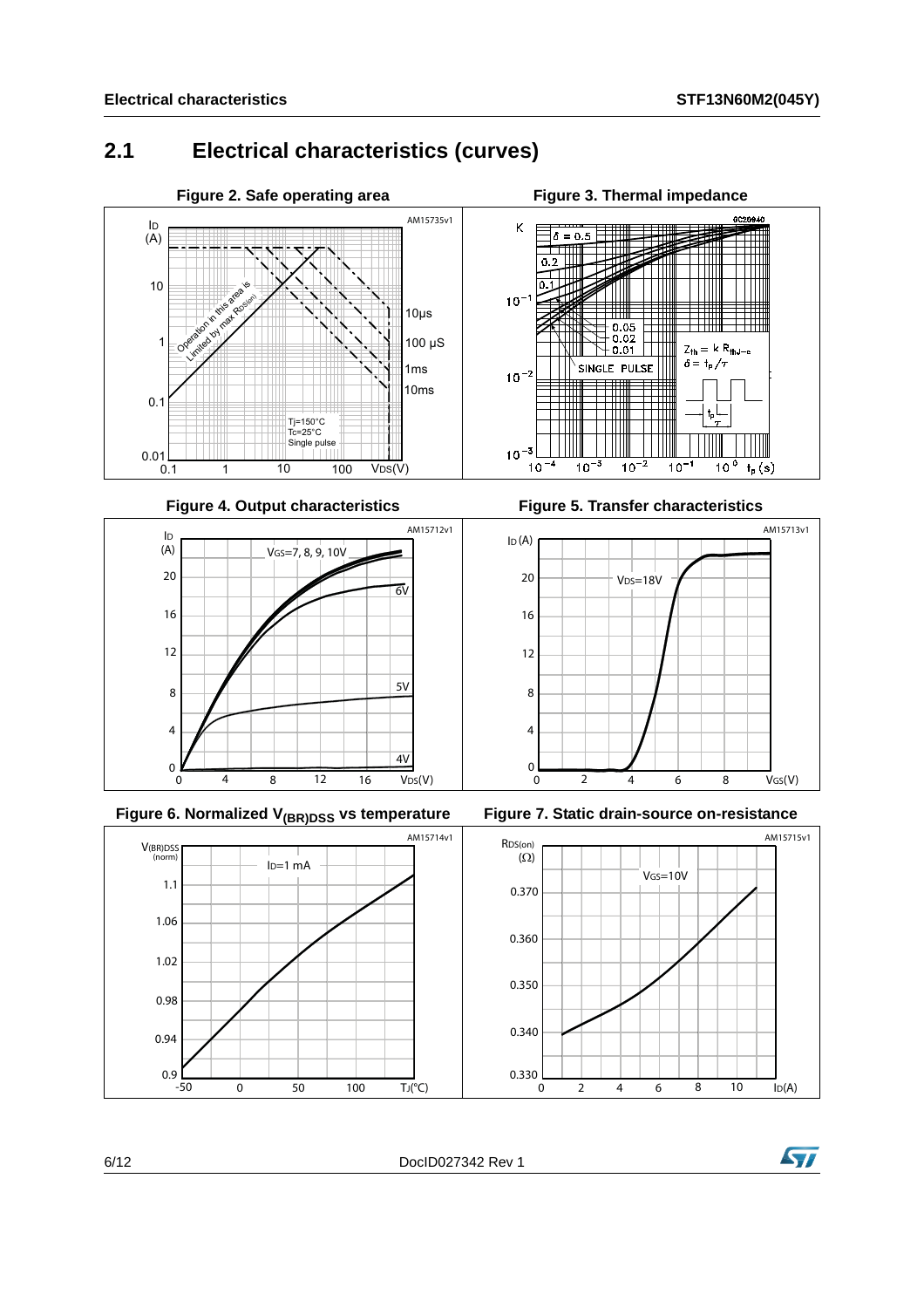Figure 8. Gate charge vs gate-source voltage Figure 9. Capacitance variations



**Figure 10. Normalized gate threshold voltage vs temperature**



**Figure 12. Source-drain diode forward characteristics**





**Figure 11. Normalized on-resistance vs temperature**



**Figure 13. Output capacitance stored energy**



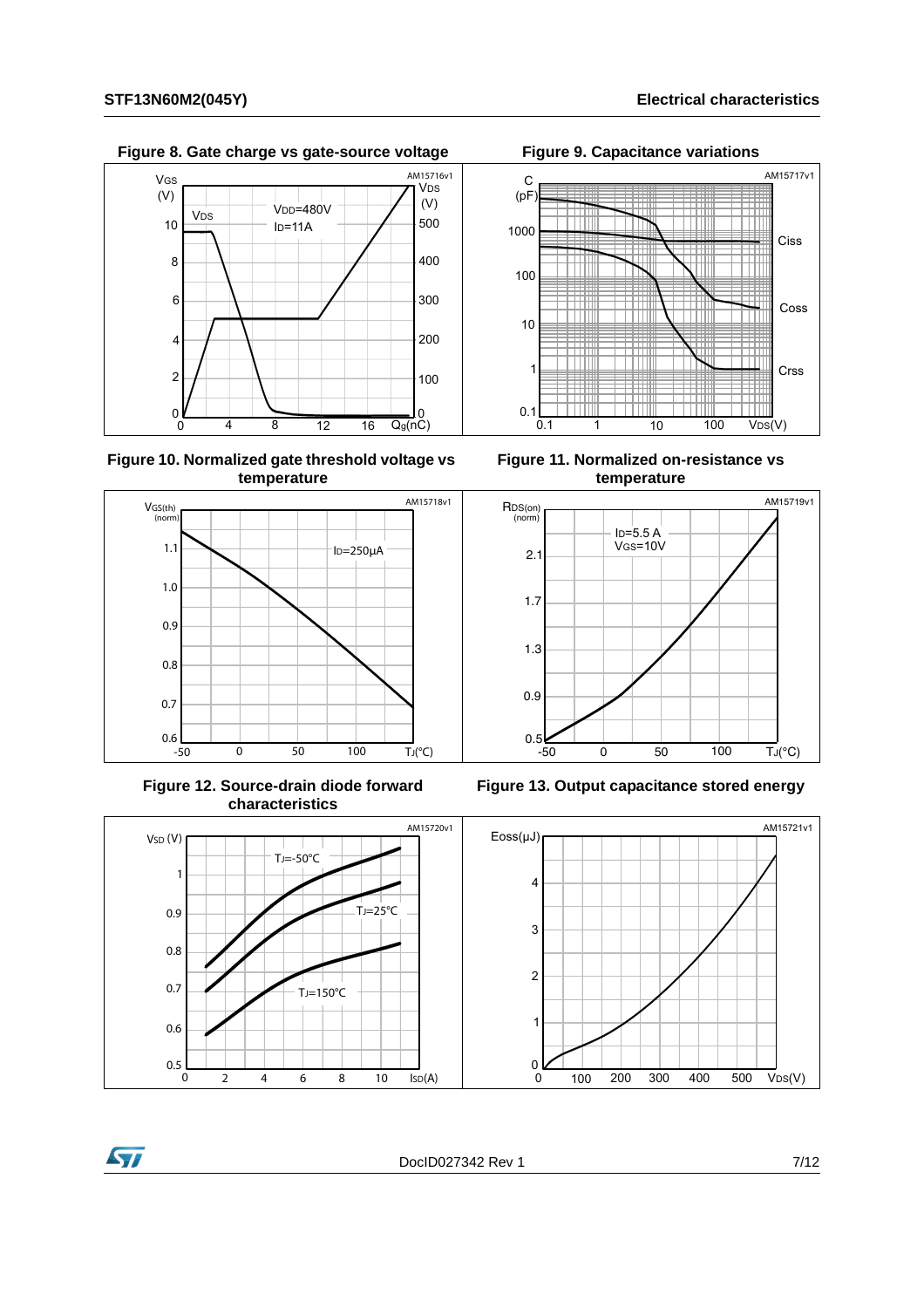## <span id="page-7-0"></span>**3 Test circuits**

<span id="page-7-2"></span>**Figure 14. Switching times test circuit for resistive load**



<span id="page-7-4"></span>**Figure 16. Test circuit for inductive load switching and diode recovery times**



**Figure 18. Unclamped inductive waveform Figure 19. Switching time waveform**



## **Figure 15. Gate charge test circuit**

<span id="page-7-1"></span>







<span id="page-7-3"></span>

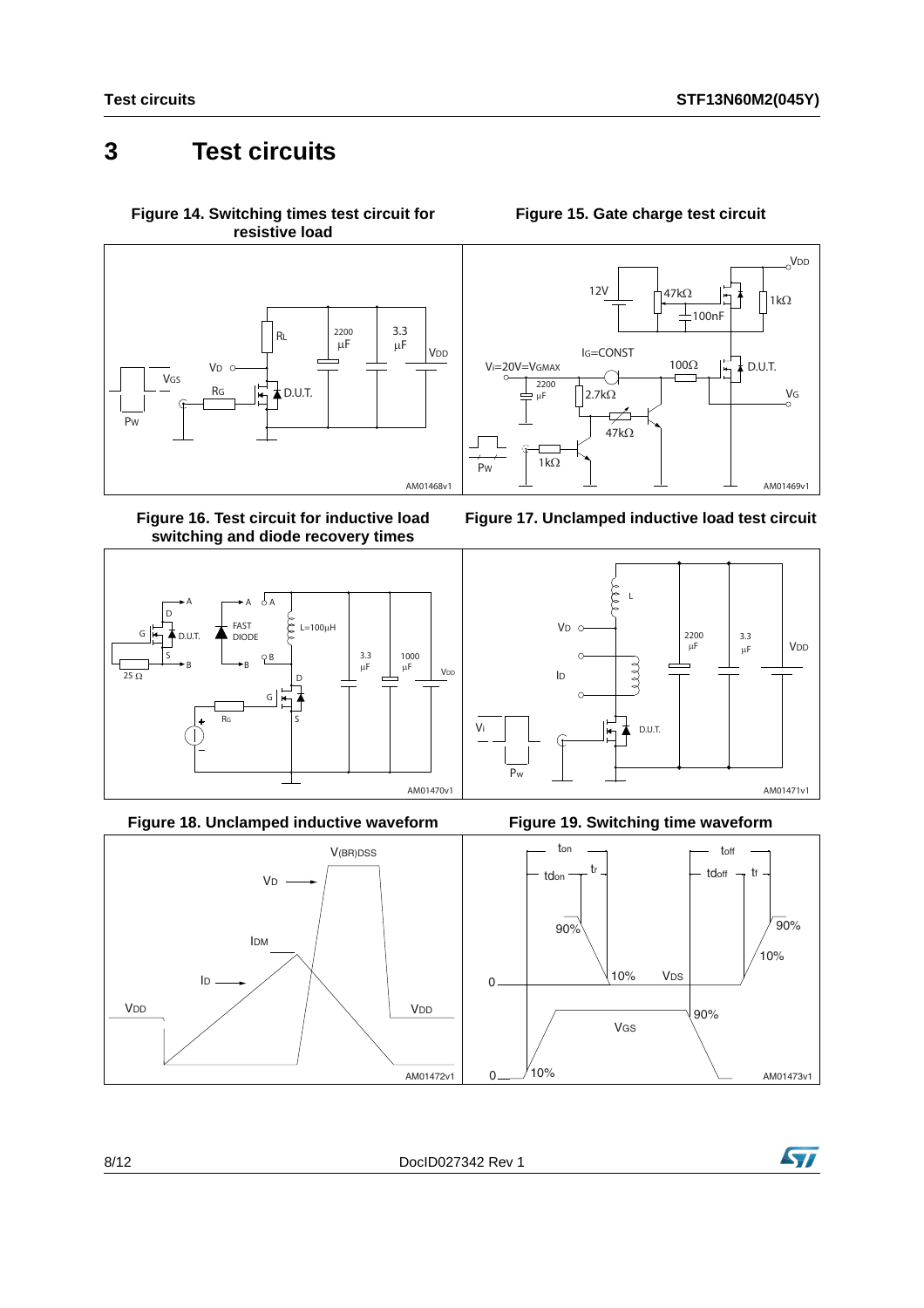## <span id="page-8-0"></span>**4 Package mechanical data**

In order to meet environmental requirements, ST offers these devices in different grades of ECOPACK $^{\circledR}$  packages, depending on their level of environmental compliance. ECOPACK $^{\circledR}$ specifications, grade definitions and product status are available at: *[www.st.com](http://www.st.com)*. ECOPACK® is an ST trademark.





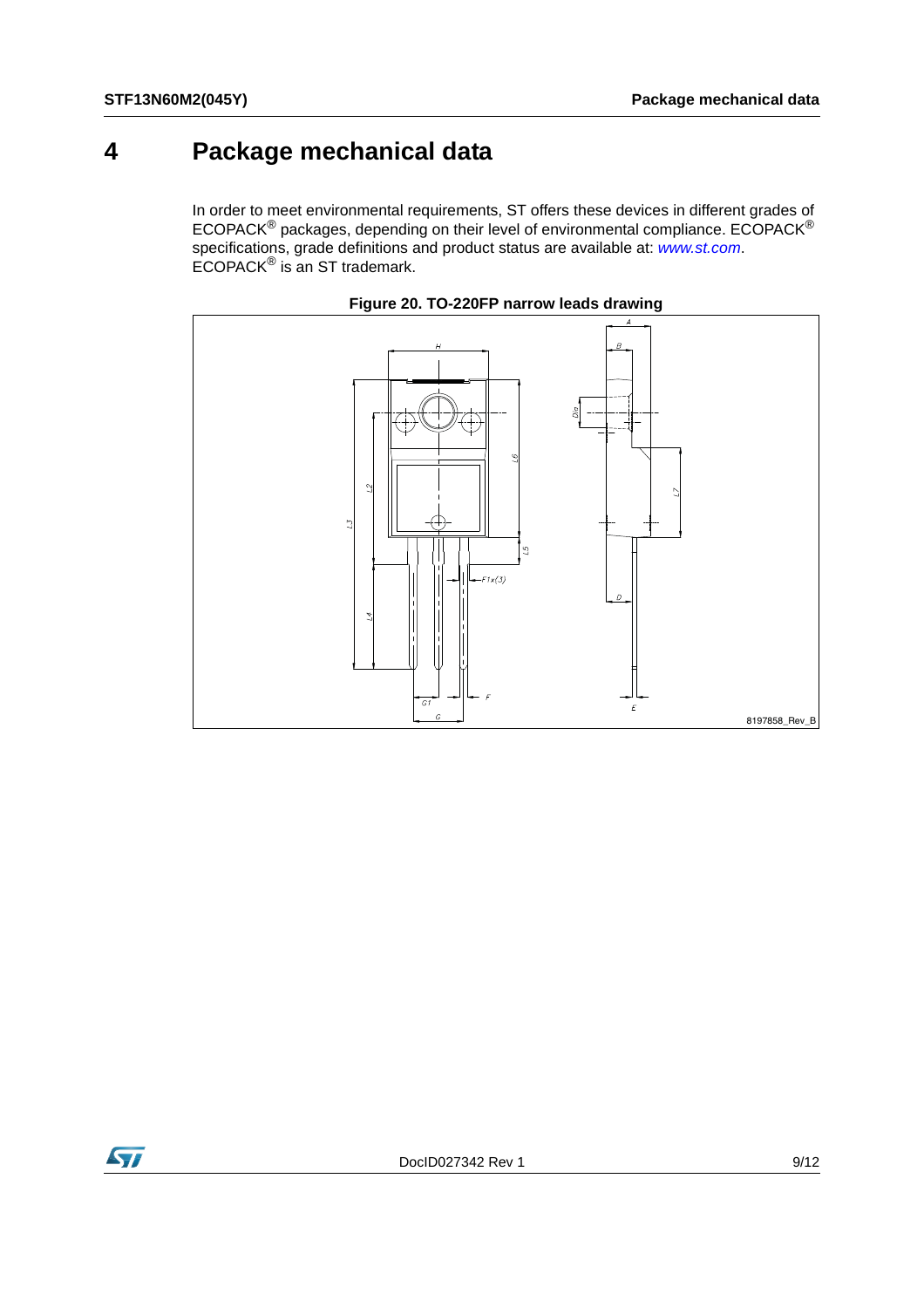|                |                           | mm   |              |  |  |  |
|----------------|---------------------------|------|--------------|--|--|--|
| Dim.           | Min.                      | Typ. | Max.         |  |  |  |
| $\mathsf{A}$   | 4.4                       |      | 4.6          |  |  |  |
| $\sf B$        | $2.5\,$                   |      | 2.7          |  |  |  |
| D              | 2.5                       |      | 2.75         |  |  |  |
| $\mathsf E$    | 0.45                      |      | $0.7\,$      |  |  |  |
| $\mathsf F$    | 0.75                      |      | $\mathbf{1}$ |  |  |  |
| F1             | 0.95                      |      | 1.20         |  |  |  |
| G              | 4.95                      |      | 5.2          |  |  |  |
| G <sub>1</sub> | $2.4\,$                   |      | 2.7          |  |  |  |
| $\mathsf{H}$   | 10                        |      | 10.4         |  |  |  |
| L2             | 15.20                     |      | 15.60        |  |  |  |
| L <sub>3</sub> | 28.6                      |      | 30.6         |  |  |  |
| L4             | 10.3                      |      | 11.1         |  |  |  |
| L5             | 2.60                      | 2.70 | 2.90         |  |  |  |
| L6             | 15.8                      | 16.0 | 16.2         |  |  |  |
| L7             | $\boldsymbol{9}$          |      | 9.3          |  |  |  |
| Dia            | $\ensuremath{\mathsf{3}}$ |      | 3.2          |  |  |  |

**Table 9. TO-220FP narrow leads mechanical data**

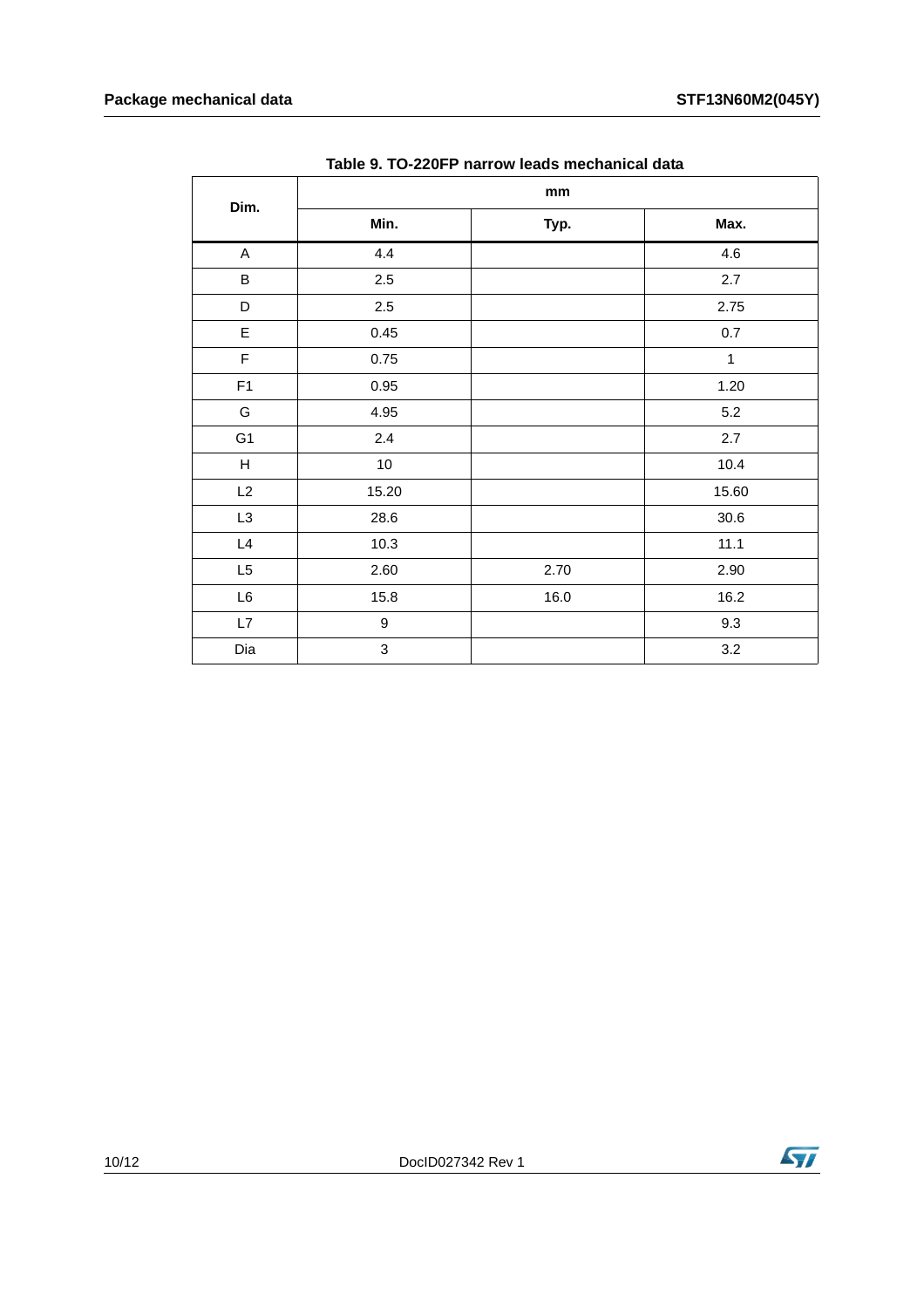# <span id="page-10-0"></span>**5 Revision history**

| Table 10. Document revision history |  |
|-------------------------------------|--|
|-------------------------------------|--|

| Date        | <b>Revision</b> | Changes        |
|-------------|-----------------|----------------|
| 12-Jan-2015 |                 | First release. |